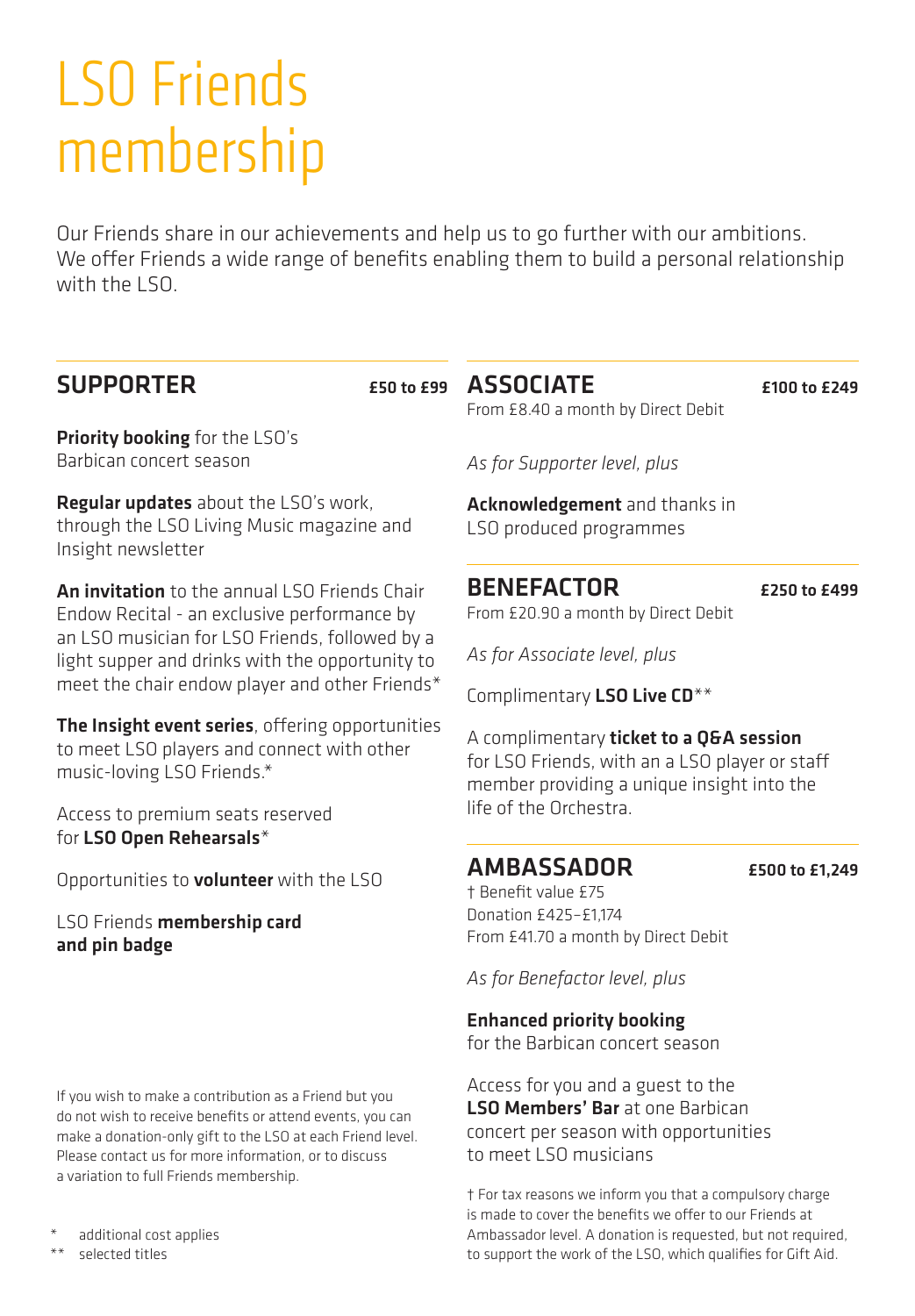# Join the LSO Friends



## YOUR DETAILS

| Name (please specify title)                                                                             | I WOULD LIKE TO PAY BY THE FOLLOWING METHOD:                                            |  |
|---------------------------------------------------------------------------------------------------------|-----------------------------------------------------------------------------------------|--|
|                                                                                                         | 1 Card                                                                                  |  |
| Name of partner or spouse (if applicable)                                                               | 2 Cheque                                                                                |  |
|                                                                                                         | 3 Online                                                                                |  |
| <b>Address</b>                                                                                          | 4 Direct Debit (please choose an instalment below)                                      |  |
|                                                                                                         | Please note, quarterly and monthly instalments only<br>available to Associate and above |  |
|                                                                                                         | Monthly<br>Annual<br>Quarterly                                                          |  |
| Postcode                                                                                                |                                                                                         |  |
| Mobile                                                                                                  |                                                                                         |  |
| Landline                                                                                                | <b>1 BY CARD</b>                                                                        |  |
| Email                                                                                                   | I WISH TO PAY VIA DEBIT/CREDIT CARD                                                     |  |
| ACKNOWLEDGEMENT                                                                                         | Card number                                                                             |  |
| For Associate and above memberships, please let us<br>know how you would like to be acknowledged in our |                                                                                         |  |
| concert programmer.                                                                                     | Expiry date                                                                             |  |

concert programmes:

### We will phone to confirm payment with you

YOUR PAYMENT

## YOUR MEMBERSHIP

#### I WOULD LIKE TO BECOME A FRIEND OF THE LONDON SYMPHONY ORCHESTRA

#### **I am giving £**

#### Suggested LSO Friends levels

Supporter £50–£99 Associate £100–£249 Benefactor £250–£499 Ambassador £500-£1,249

## 2 BY CHEQUE

I ENCLOSE A CHEQUE MADE PAYABLE TO LONDON SYMPHONY ORCHESTRA LIMITED

## 3 ONLINE

lso.co.uk/friends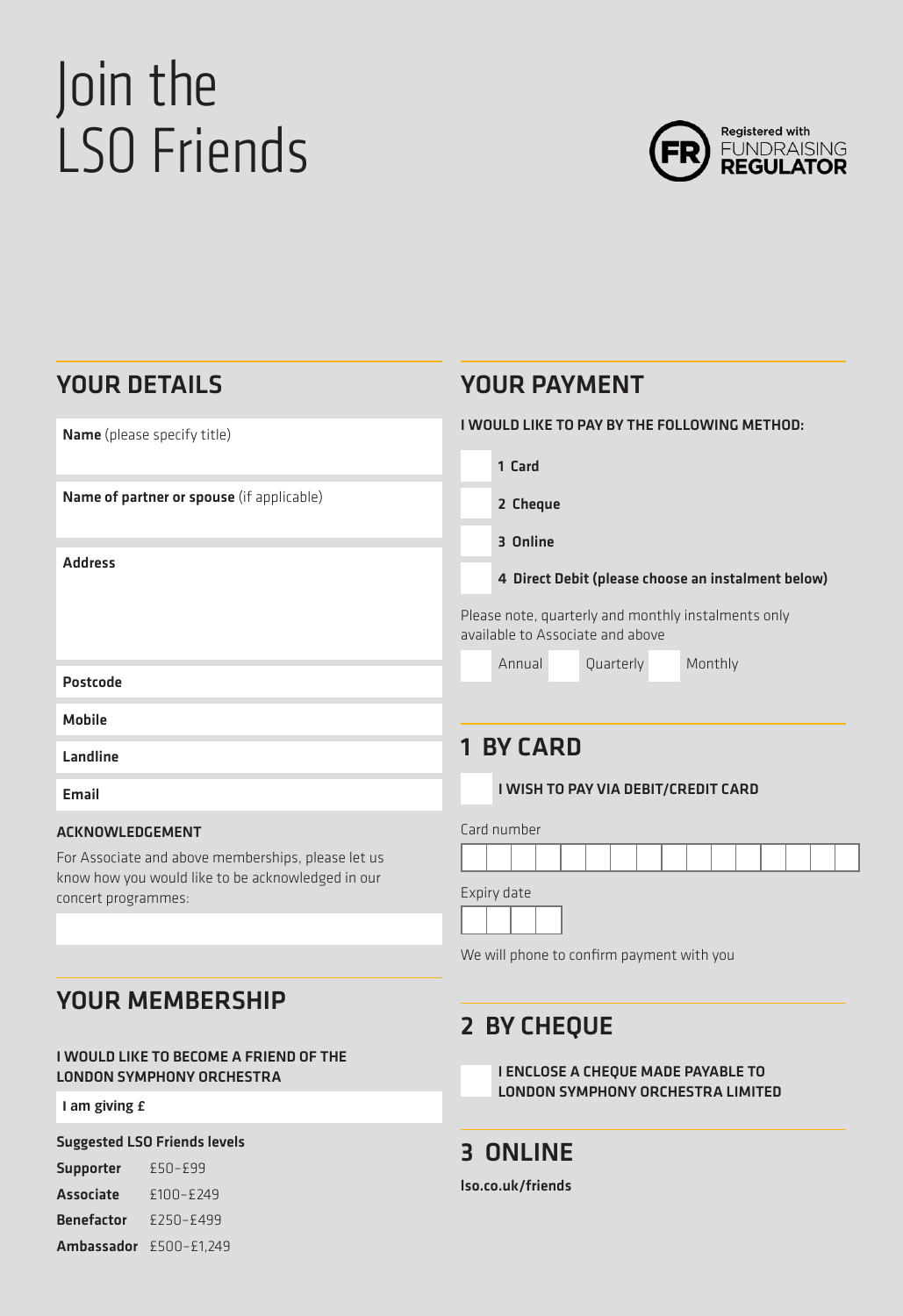## 4 DIRECT DEBIT



London Symphony Orchestra Service User No 830090



#### INSTRUCTION TO YOUR BANK OR BUILDING SOCIETY TO PAY BY DIRECT DEBIT

#### Name(s) of account holder(s)

#### To: The Manager (Bank name) Bank/building society address:

#### Postcode

| Branch sort code |  |  |  |
|------------------|--|--|--|
|------------------|--|--|--|

| Bank/building society |
|-----------------------|
| account number        |

Reference number (for office use only)

Please pay LSO Ltd Direct Debits from the account detailed in this instruction subject to the safeguards assured by the Direct Debit Guarantee. I understand this instruction may remain with LSO Ltd and, if so, details will be passed electronically to my bank/building society.

#### Signature(s)

#### Date

Please fill in the whole form and return to: LSO Friends, London Symphony Orchestra, Barbican Centre, Silk Street, London EC2Y 8DS

#### DIRECT DEBIT GUARANTEE



- This Guarantee is offered by all banks and building societies that accept instructions to pay Direct Debits.
- If there are any changes to the amount, date or frequency of your Direct Debit London Symphony Orchestra will notify you (normally 10 working days) in advance of your account being debited or as otherwise agreed. If you request London Symphony Orchestra to collect a payment confirmation of the amount and date will be given to you at the time of the request.
- If an error is made in the payment of your Direct Debit by London Symphony Orchestra or your bank or building society, you are entitled to a full and immediate refund of the amount paid from your bank or building society. If you receive a refund you are not entitled to, you must pay it back when London Symphony Orchestra asks you to.
- You can cancel a Direct Debit at any time by simply contacting your bank or building society. Written confirmation may be required. Please also send notification to the London Symphony Orchestra.

A copy of this guarantee will be sent to you with your welcome pack.

LSO registered charity in England No 232391

## GIFT MEMBERSHIP

This gift is for:

Name

Address

Postcode

Email address

Please send the gift pack to me

Please send the gift pack to the recipient with a message

Message:

## GIFT AID

giftaid it

#### London Symphony Orchestra

I would like the LSO to treat as Gift Aid all donations I have made to the LSO today, in the past four years, and in the future until I notify you otherwise (please tick)

Title Full name

Address

Postcode

Date

#### Signature

- You declare that you are a UK tax payer and understand that if you pay less Income Tax and/or Capital Gains Tax than the amount of Gift Aid claimed on all your donations in that tax year, it is your responsibility to pay any difference.
- The LSO will reclaim 25p of tax on every £1 that you have given.
- Please notify the LSO if you wish to cancel your Gift Aid declaration; change your name or home address; or no longer pay sufficient tax on your income and/or capital gains.

## DATA PROTECTION

The details you have provided will be held by the LSO and the Barbican Centre in order to administer your membership. We will stay in touch about your membership by post and email. If you would prefer not to receive contact about your membership in these ways, please tick below:

Please do not contact me by email

Please do not contact me by post

After your membership expires, we will be in touch with occasional renewal reminders by nost, email or phone.

Occasionally we send emails with information about specific projects and other opportunities to further support the work of the LSO.

#### Please tick here if you would be happy to receive these emails from time to time.

The LSO takes great care over how your contact details and other information we may hold about you is treated and protected. To view our Privacy Policy, Please visit. lso.co.uk/privacy-policy-cookies.html